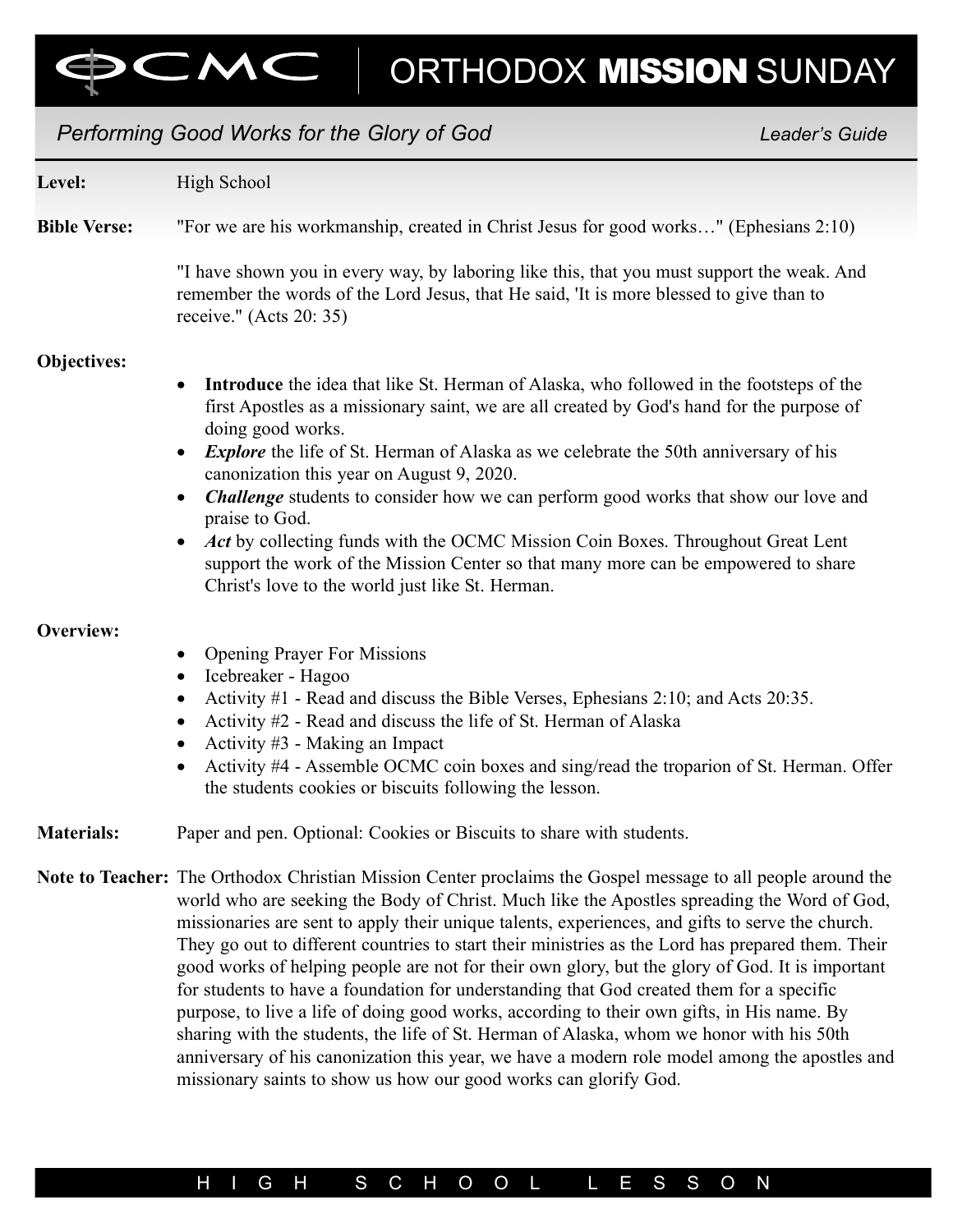# Performing Good Works for the Glory of God New York Changes and Leader's Guide

 $MC$ 

| Lord Jesus Christ, Son of God, we pray for all people from all nations that they may come<br>to know You. Help us to care for the spiritual and physical needs of others around us and<br>around the world. Teach how to show Your love and peace to others. Grant us the courage<br>to answer Your call. Amen.                                                                                                                                                                                                                                                                                                                                                                                                                                                                                                                                             |
|-------------------------------------------------------------------------------------------------------------------------------------------------------------------------------------------------------------------------------------------------------------------------------------------------------------------------------------------------------------------------------------------------------------------------------------------------------------------------------------------------------------------------------------------------------------------------------------------------------------------------------------------------------------------------------------------------------------------------------------------------------------------------------------------------------------------------------------------------------------|
| <b>Hagoo</b><br>Have your group for two lines and stand facing each other. These will be your two teams.<br>Next have one player from each team at opposite end of the line. Players will stare into<br>each other's eyes and then bow to one another calling out Hagoo. Each player will then<br>walk toward and past each other without laughter, breaking eye contact, or smiling while<br>the teams attempt to make the passer-by from the opposite team burst into laughter<br>(without touching them). If a player should crack a smile, they join their opponent's line.<br>The game ends when there is only one team left, or everyone is laughed out.<br>Modification: If your lesson is time sensitive, have each team track points. First one to 'x'<br>points win the game.                                                                     |
| Read with the students or ask volunteers to read the bible verses. Then discuss each one.                                                                                                                                                                                                                                                                                                                                                                                                                                                                                                                                                                                                                                                                                                                                                                   |
| "For we are his workmanship, created in Christ Jesus for good works" (Ephesians 2:10)<br>"I have shown you in every way, by laboring like this, that you must support the weak.<br>And remember the words of the Lord Jesus, that He said, 'It is more blessed to give than to<br>receive."" (Acts $20:35$ ).                                                                                                                                                                                                                                                                                                                                                                                                                                                                                                                                               |
| Note to Teacher: Explain to the students that we are all crafted by God to be members of the Body of Christ.<br>We have been designed with a specific purpose; to do His good works just as Christ did.<br>They are not for our own sake, but for the glory of God. What this means is that each of us<br>is called to participate in the work of the Church. We are active participants in the liturgy,<br>active in prayer, and bringing comfort to those whom God has brought before us (friends,<br>classmates, family and strangers). God has assigned good works to each us, that are<br>according to our gifts. He sets us apart to fulfill His holy Will. Our good deeds and works<br>are to bless others, those who are weak and seeking Christ. As St. Paul quotes our Lord in<br>the book of Acts, "It is more blessed to give than to receive." |
| Missionaries in our Churches today are one example of working members of the body of<br>Christ. They imitate the Apostles and Missionary Saints of the Church by leaving their<br>homes to go too far regions like Albania, Kenya, Romania, South Korea, Guatemala,<br>Sweden, and Alaska. Sometimes they do not know the people or language where they will<br>serve but go because God has called them. They trust that God has equipped them with the<br>gifts to bring the fullness of Christ into the lives of the people they serve. Missionaries<br>may have worked as priests or deacons serving local parishes and now lead congregations<br>or teach at seminaries in foreign countries. In other cases, some are schoolteachers or youth                                                                                                         |
|                                                                                                                                                                                                                                                                                                                                                                                                                                                                                                                                                                                                                                                                                                                                                                                                                                                             |

## H I G H S C H O O L L E S S O N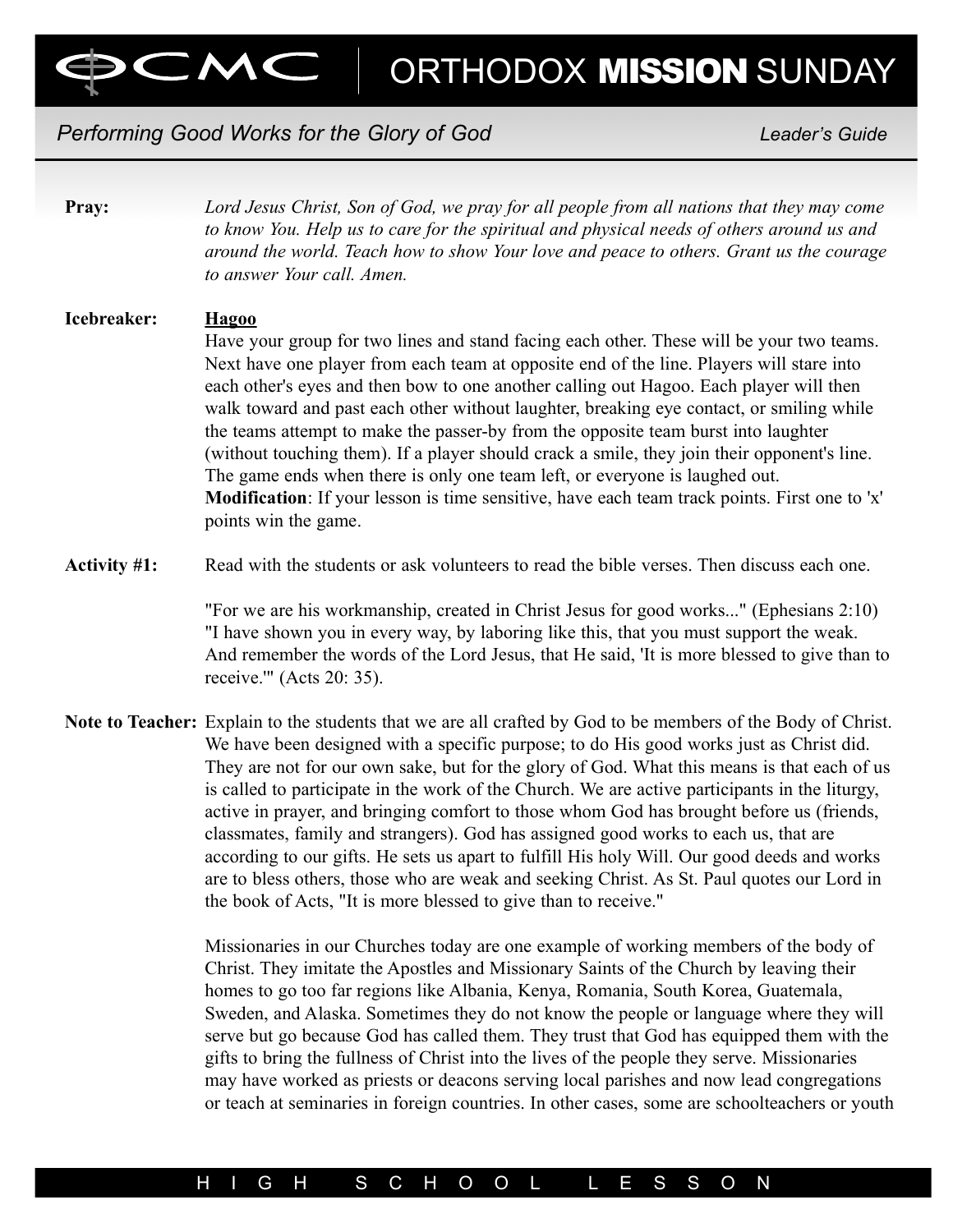# Performing Good Works for the Glory of God New Leader's Guide

workers and now educate native communities about the love of God. (Additional examples: Doctors, Nurse, therapist, etc.) They have been set apart by God who has prepared them for their ministries. He will also prepare you for yours, if you allow Him.

- St. Paul classifies works into two categories: Dead works & Living works
- Dead works works that are evil like murder and robbery, as well as, good works done only to bring attention or glory to ourselves. An example is when you give money to the poor and feed the homeless only when people are watching and praise you.
- Living works works that are good and with the purpose to glorify God. We rely on God for the strength and grace to accomplishment our deeds and seek to bring Him glory.

#### Discussion Questions:

- Why do you think God gives us each unique gifts?
- How do we know what kind of work God is calling us to do?
- How do we know whether our works are living or dead?
- Why do we give Glory to God, rather than to ourselves?
- With what attitude should we approach the work God has set before us?
- Is it a bad thing to feel good about the works you have done?
- Why do we as Christians need to perform good works in order to live out our faith fully?

Ask the students to share what good works they think missionaries do when serving in a foreign country. Ask them what challenges they think missionaries will face. Apply these thoughts as they are reading the life of Saint Herman.

Activity #2: Read to the students or have them take turns reading portions of the life of St. Herman of Alaska.

#### Discussion Questions:

- 1. In what ways did the work of St. Herman give glory to God?
- 2. With what attitude did Saint Herman approach the work God had given him?
- 3. How do the works of Saint Herman impact us today?
- 4. Why do we consider St. Herman to be a role model for living the Christian faith?
- 5. Discuss what do you think St. Herman meant when he said, "From this day. From this hour. From this minute. Let us love God above all and fulfill his Holy Will."?

Ask if anyone's saint was a missionary. Find comparisons with St. Herman.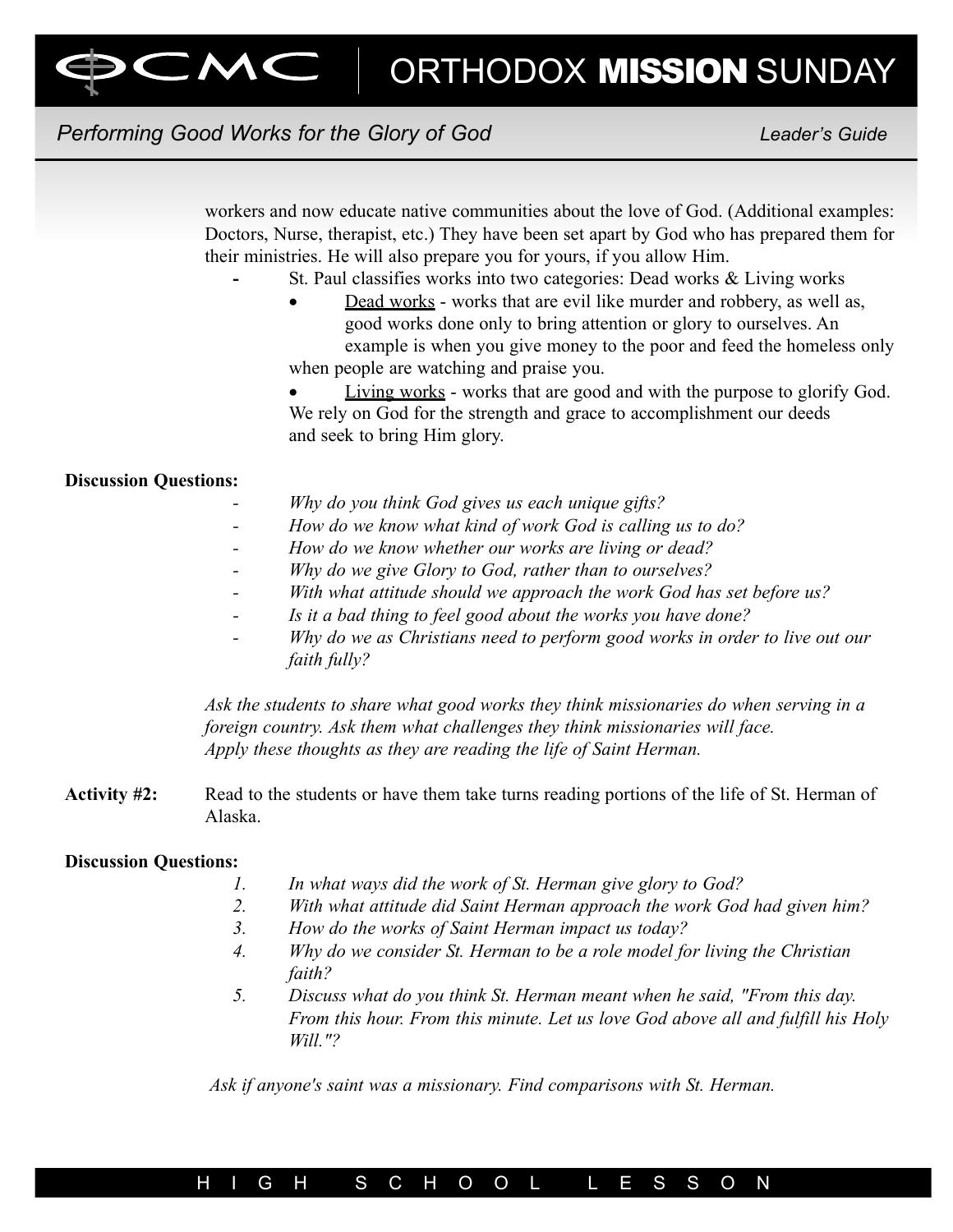## Performing Good Works for the Glory of God New Leader's Guide

#### Activity #3: Making An Impact

- Pass out a piece of paper and a pen to each student. Ask students to think about their different gifts/skills that God has given them. Example: They may be singers, dancers, athletes, or writers. They may love to cook, or volunteer at local shelters.
- Next, ask them to think about where they can apply their gifts within their local com munity to make a positive impact. Example: Join the church choir, help teach folk dancing, volunteer to coach elementary sports, write thank you notes, or even help cook meals for the local homeless shelter or ministry.
- Finally, ask them to write down the name of one person they can talk with to help guide them to a ministry. It could be someone from church, a schoolteacher, or a family friend.
- Challenge the students, in the coming weeks and during the season of Great Lent, to make a positive impact. Remind them that God has prepared and equipped them with their unique gifts. It is up to us to decide how to use them. You may discuss as a group or one-on-one to share their efforts. Remember this is an opportunity in this fasting season to offer your time and glory to God.

#### Activity #4: Assemble the OCMC Coin Boxes

Discuss how these funds will be used to support the ministries of the Mission Center to send people who have answered God's call. Send the boxes home with the students and ask them to fill them and return the boxes at a time you decide upon. Encourage the class to pray for OCMC missionaries and mission priests regularly. A listing of our current missioinaries can be found on our website at https://www.ocmc.org/about/active\_missionaries.aspx. Remember if you have cookies or biscuits available, pass them out to the students. If your class meets before Liturgy, plan a distribution following the service or during Coffee Hour. Go online to www.ocmc.org under Resources and click For Sunday School tab for digital copies of this lesson.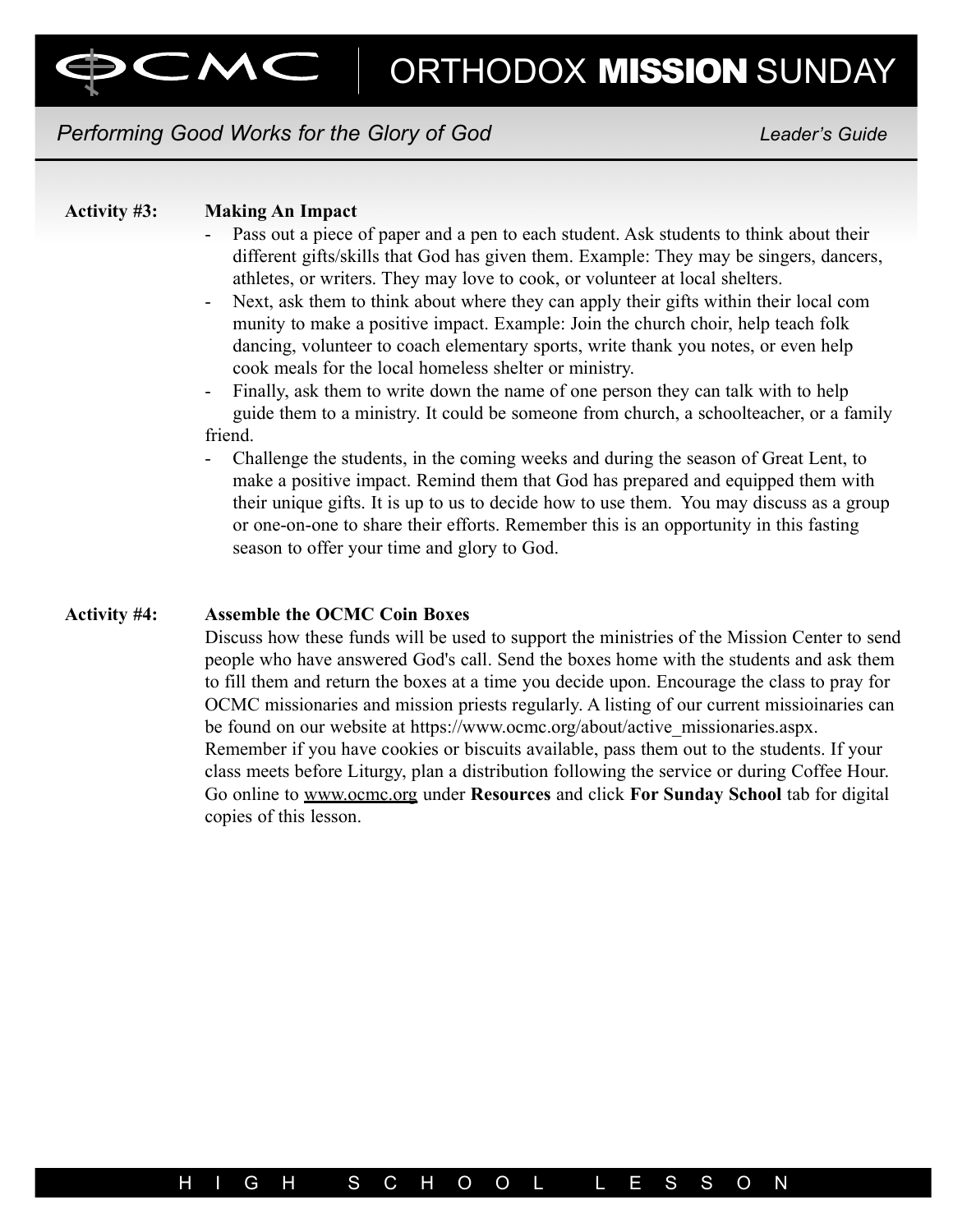# The Life of St. Herman of Alaska The Character's Page

CMC |

### Feast day: August 9

This year we celebrate the 50th anniversary of the canonization of Saint Herman of Alaska, the patron saint of North America, and one of the greatest modern missionaries of our time.

As a young boy, Saint Herman loved going to church and prayed every day. When he was a teenager, he felt a calling to become a monk, so he went to live at the Holy Trinity-Sergius Monastery. One day, the young monk found a cancerous sore on his neck. The pain was terrible. Instead of going to the doctor, Saint Herman went to his cell and prayed with warm tears to the Mother of God asking her to heal him. When he slept, the Theotokos appeared to him in a dream. The next morning, Saint Herman was amazed to see that he was healed and confirmed his devotion to Christ.



After five or six years, Saint Herman moved to Valaam Monastery, located on a large island in the middle of Lake Ladoga near modern-day Finland. He loved the monastery, his brother monks, and Abbot Nazarius. He studied the church, learned

how to care for the sick, ministered to the poor and needy, and prayed for the dying ones. One day, Abbot Nazarius was asked to select a mission team to join Russian fur traders on a journey to Alaska and bring the message of Jesus Christ to the native people. He chose Saint Herman to join them. Saint Herman accepted the call of missions with great zeal and set off to Alaska.

It took them almost an entire year to arrive at Kodiak, Alaska. Saint Herman and the other missionaries traveled 7300 miles by foot and boat. This was the longest journey in Orthodox missionary history. They thanked God for keeping them safe and went out to share the message of Jesus. The missionaries-built schools, churches, and baptized thousands of the native people, known as Aleuts. The Aleuts welcomed Saint Herman and the missionaries. Over the years, the missionaries endured hunger, cold, and mockery in their efforts to share the teachings of Jesus Christ with the people of Alaska. The lives of some of the missionaries were lost, some lost faith, and others passed away, but the Lord permitted Father Herman to labor the longest.

Father Herman loved the native people and showed this through his missionary work. He defended the Aleuts before governors and fur traders who abused and forced them into slave work. He nursed and visited the sick, prayed for those who were dying, and comforted those who lost loved ones. He regularly shared the teachings and messages of Christ. His teachings respected and found fulfillment of their native customs and traditions. Above all, Father Herman especially loved the Aleut children and would often bake cookies and biscuits for them. They started calling him "Apa" which means grandfather. He took care of the orphaned and set up a school for them. It is no wonder that the natives loved him and came far and wide to hear him tell the stories of Christ and His love for them.

Those who knew Saint Herman would describe him as a simple monk who was meek, kind, gentle, always with a pleasant smile, humble, and quiet. He wore a deerskin shirt, a faded cassock and boots. Around his body, he carried a sixteen-pound cross every day, like the desert fathers, to show his humility before God. He spent much of his time working, leading services, helping the native people, and struggling to be like Christ. Saint Herman would say, "From this day. From this hour. From this minute. Let us love God above all and fulfill his Holy Will."